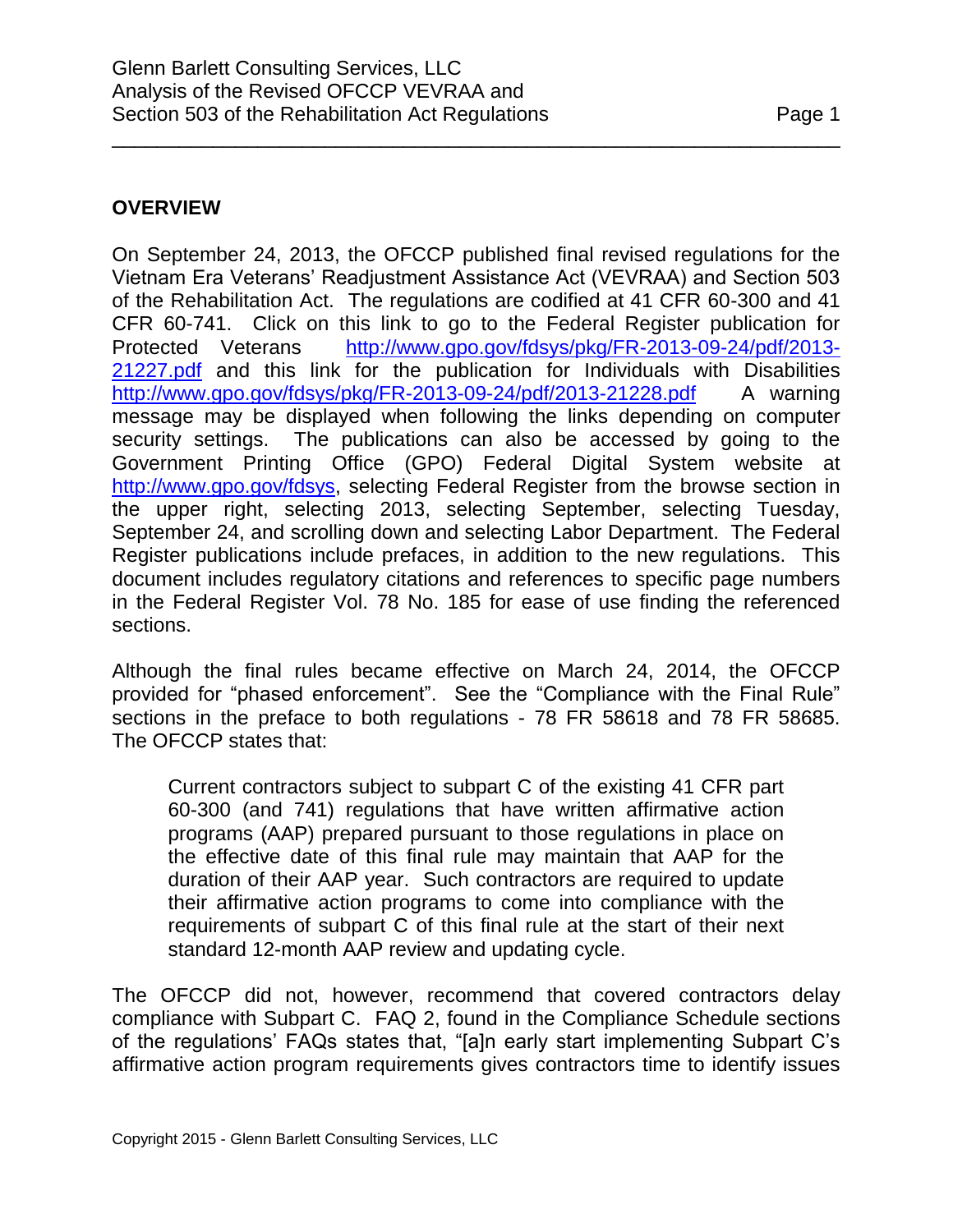or challenges, and to seek technical assistance from OFCCP prior to the due date of their first AAP under the new regulations".

\_\_\_\_\_\_\_\_\_\_\_\_\_\_\_\_\_\_\_\_\_\_\_\_\_\_\_\_\_\_\_\_\_\_\_\_\_\_\_\_\_\_\_\_\_\_\_\_\_\_\_\_\_\_\_\_\_\_\_\_\_\_\_\_\_

Many contractors with AAP years that began shortly after March 24, 2014 (e.g. April 1) changed their AAP years to begin on a date prior to March 24. The regulations did not prohibit this. A change in an AAP year has implications on the two look back portions of the AAP for minorities and women: the Review of Prior Year's Performance and the Identification of Problem Areas analyses of personal activity data (applicants, hires, promotions, and terminations).

On December 11, 2013, the OFCCP announced a series of training webinars for federal contractors and subcontractors focusing on the new regulations. The audio and power point slides from each webinar can be found on the OFCCP's website at [http://www.dol.gov/ofccp/regs/compliance/final\\_rules\\_webinars.htm.](http://www.dol.gov/ofccp/regs/compliance/final_rules_webinars.htm)

# **HIGHLIGHTS OF THE REVISED VEVRAA REGULATIONS**

Following are highlights of the revised VEVRAA regulations which are explained in detail below. The new regulations:

- rescind the 41 CFR 60-250 regulations;
- require the establishment of hiring benchmarks;
- require specific data collection;
- revise the invitations to self-identify;
- modify the incorporation of the EO Clause;
- modify the job listing requirement;
- ensure notices to applicants and employees are provided in a form that is accessible and understandable;
- incorporate a means of accessing an electronic version of the "EEO is the Law" poster on applicant websites; and
- clarify the OFCCP's access to records.

# **HIGHLIGHTS OF THE REVISED SECTION 503 OF THE REHABILITATION ACT REGULATIONS**

Following are highlights of the revised Section 503 of the Rehabilitation Act regulations which are explained in detail below. The new regulations:

• establish a nationwide 7 percent utilization goal;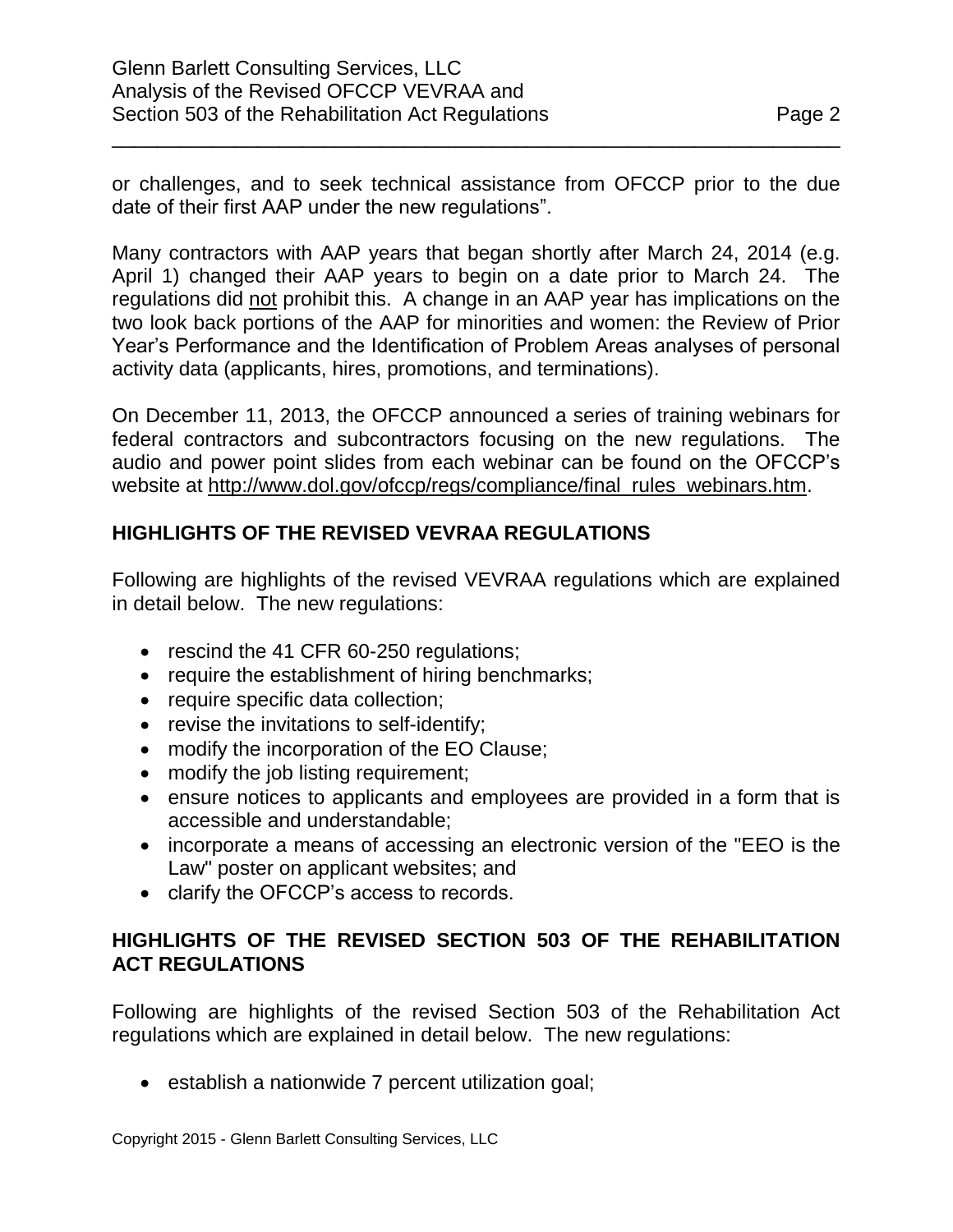- require specific data collection;
- revise the invitation to self-identify;
- modify the incorporation of the EO Clause;
- ensure notices to applicants and employees are provided in a form that is accessible and understandable;

\_\_\_\_\_\_\_\_\_\_\_\_\_\_\_\_\_\_\_\_\_\_\_\_\_\_\_\_\_\_\_\_\_\_\_\_\_\_\_\_\_\_\_\_\_\_\_\_\_\_\_\_\_\_\_\_\_\_\_\_\_\_\_\_\_

- incorporate a means of accessing an electronic version of the "EEO is the Law" poster on applicant websites;
- clarify the OFCCP's access to records; and
- incorporate changes to conform to the ADA Amendments Act (ADAAA).

# **COVERAGE**

### **41 CFR 60-250 RESCINSION**

The new regulations rescinded the regulations previously codified at 41 CFR 60- 250, which applied to contractors or subcontractors with a federal contract of \$25,000 or more entered into prior to December 1, 2003 and unmodified since. However, a provision was added to the new regulations at 41 CFR 60-300 to permit any "pre-JVA veteran" who would have been protected solely by Part 250 to file discrimination and retaliation complaints. See 41 CFR 60-300.2(o) - 78 FR 58664. This applies to federal contractors with a contract of \$25,000 or more entered into prior to December 1, 2003 and unmodified since to \$100,000 or more. We highly encourage any contractors who believe they have such contracts to review the dates and dollar amounts of their contracts.

#### **41 CFR 60-300**

Contracts and subcontracts of \$100,000 or more are covered by the revised VEVRAA regulations. See 41 CFR 60-300.4 - 78 FR 58665. Contractors and subcontractors with 50 or more employees and a federal contract or subcontract of \$100,000 or more are subject to the Affirmative Action Program requirements found in Subpart C of the revised regulations. See 41 CFR 60-300.40 - 78 FR 58670.

#### **41 CFR 60-741**

Contracts and subcontracts in excess of \$10,000 are covered by the revised regulations for individuals with disabilities. See 41 CFR 60-741.4 - 78 FR 58737. Contractors and subcontractors with 50 or more employees and a federal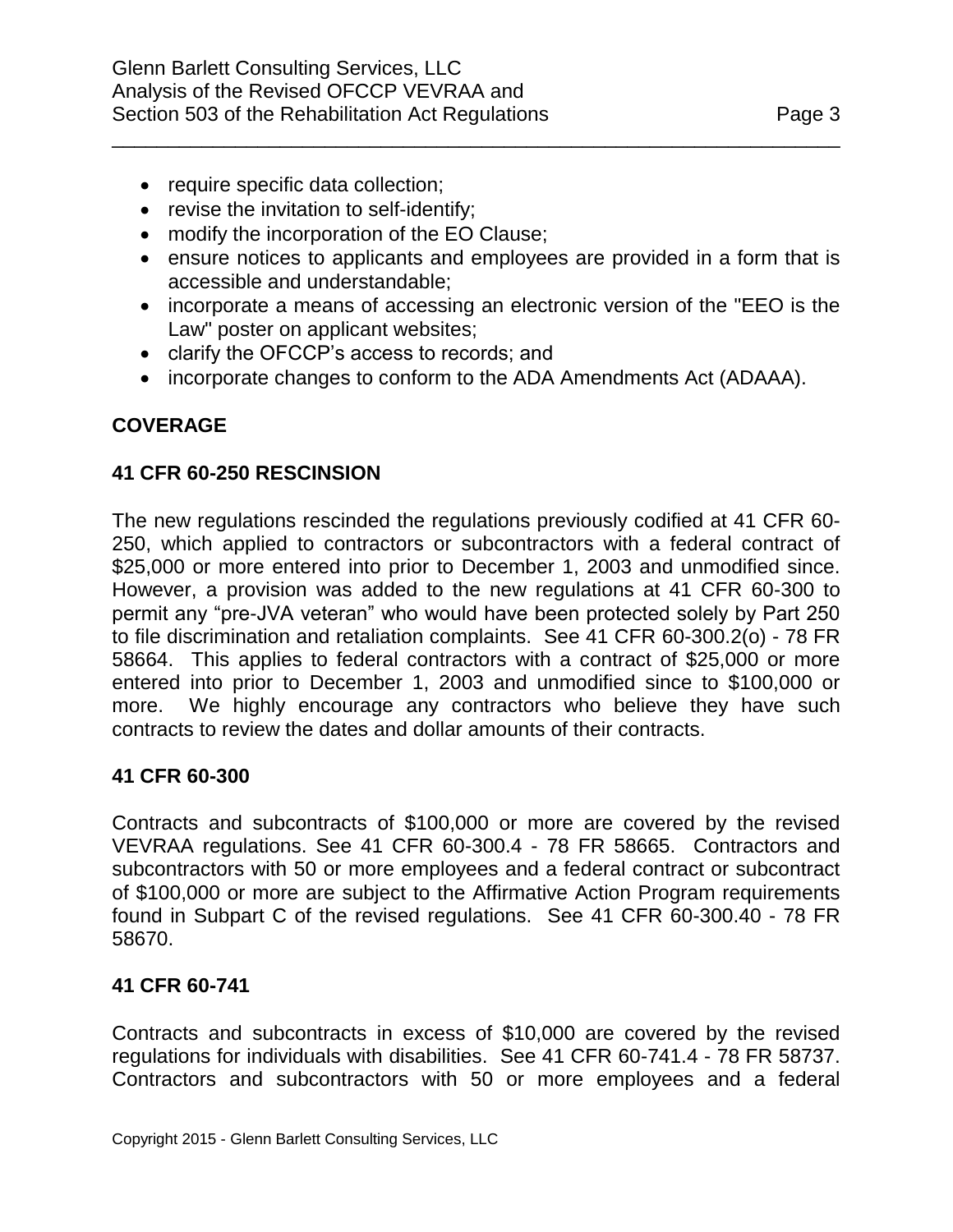contract or subcontract of \$50,000 or more are subject to the Affirmative Action Program requirements found in Subpart C of the revised regulations. See 41 CFR 60-741.40 - 78 FR 58742.

\_\_\_\_\_\_\_\_\_\_\_\_\_\_\_\_\_\_\_\_\_\_\_\_\_\_\_\_\_\_\_\_\_\_\_\_\_\_\_\_\_\_\_\_\_\_\_\_\_\_\_\_\_\_\_\_\_\_\_\_\_\_\_\_\_

## **DEFINITION CHANGES**

The new 41 CFR 60-300 regulations use the term "protected veteran" to refer to the categories of veterans protected by the nondiscrimination and affirmative action provisions of VEVRAA and the regulations. See 41 CFR 60-300.2(q) - 78 FR 58664.

The former term "other protected veteran" is replaced with "active duty wartime or campaign badge veteran". The definition remains the same. "*Active duty wartime or campaign badge veteran* means a veteran who served on active duty in the U.S. military, ground, naval or air service during a war or in a campaign or expedition for which a campaign badge has been authorized, under the laws administered by the Department of Defense." See 41 CFR 60-300.2(b) - 78 FR 58663.

The term "pre-JVA veteran" was added to the 41 CFR 60-300 regulations. A pre-JVA veteran is defined as: "an individual who is an employee of or applicant to a contractor with a contract of \$25,000 or more entered into prior to December 1, 2003 and unmodified since to \$100,000 or more, and who is a special disabled veteran, veteran of the Vietnam era, pre-JVA recently separated veteran, or other protected veteran." See 41 CFR 60-300-2(o) - 78 FR 58664. This will not apply to most covered contractors.

The new Section 503 regulations revised the definition of a disability to conform to the Americans with Disabilities Act Amendments Act of 2008 (ADAAA), which became effective on January 1, 2009. See 41 CFR 60-741.2(g) - 78 FR 58733. Additional information regarding the ADAAA can be found on the EEOC's website at [http://www.eeoc.gov/laws/statutes/adaaa\\_info.cfm.](http://www.eeoc.gov/laws/statutes/adaaa_info.cfm)

#### **VEVRAA MANDATORY JOB LISTINGS**

The new VEVRAA regulations require listing job openings "in any manner and format" that the appropriate employment service delivery system (ESDS) permits that will allow the ESDS to provide priority referral of protected veterans. See 41 CFR 60-300.5(a)4 - 78 FR 58666. The ESDSs are unique for each state where job openings occur. [Click here to access the state workforce job banks website.](http://www.jobbankinfo.org/)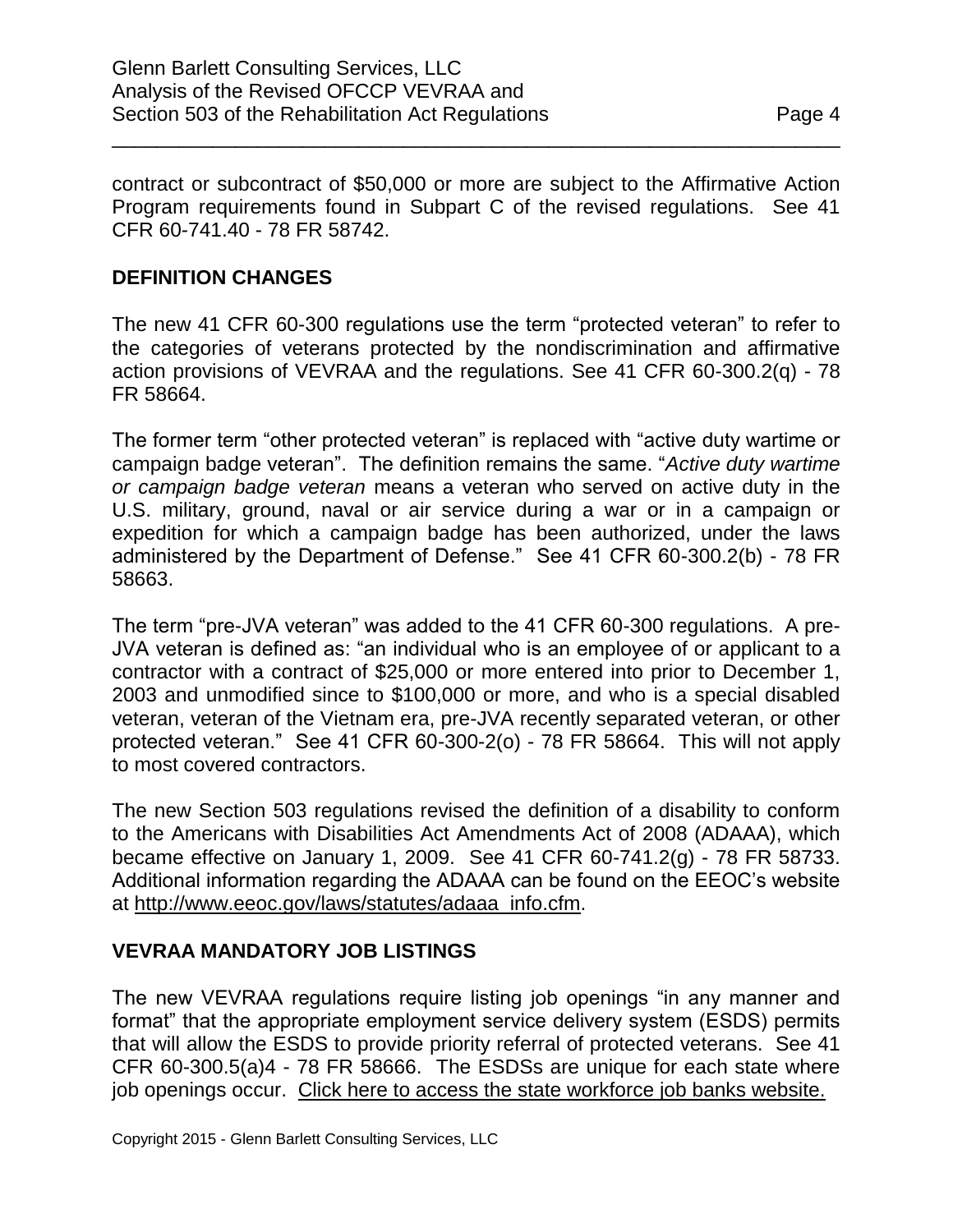The new regulations require covered contractors to provide additional information including the employer's status as a federal contractor and a request for priority referrals of protected veterans, along with the name, location, and hiring official contact information for each location within the state. This information must be

provided simultaneously with the first job listing at each ESDS location after the effective date of the final rule, March 24, 2014, and anytime there is a change to the information. If an outside job search company is used, the contact information for those companies must also be provided. As in the past, documentation of the listings must be retained. It is typically requested during Compliance Evaluations.

\_\_\_\_\_\_\_\_\_\_\_\_\_\_\_\_\_\_\_\_\_\_\_\_\_\_\_\_\_\_\_\_\_\_\_\_\_\_\_\_\_\_\_\_\_\_\_\_\_\_\_\_\_\_\_\_\_\_\_\_\_\_\_\_\_

Covered contractors will have to communicate with each ESDS where there are openings. Our sample communication with an employment service delivery system, which contains a line to be included in all job listings regarding VEVRAA Federal Contractor status, is found on our website. Contractors, who utilize the services of a third party vendor to list their jobs, should contact the vendor and review the steps the vendor will be taking regarding these changes. (COMMUNICATION WITH ESDS).

This change was required to be implemented effective March 24, 2014 regardless of the dates of the AAP.

# **INCORPORATION OF THE EO CLAUSES BY REFERENCE**

The new VEVRAA and Section 503 regulations require modification to the incorporation of the equal opportunity clauses by reference in contracts, subcontracts, and purchase orders for goods or services that are necessary for the performance of a government contract. The incorporation of the equal opportunity clause by reference must be made by citing the specific sections of the regulations and must include specific language in **bold text**. See 41 CFR 60- 300.5(d) - 78 FR 58667 and 41 CFR 60-741.5(d) - 78 FR 58739. Federal contractors may combine all of the Equal Opportunity (EO) clauses required by 41 CFR 60-1.4(a), 41 CFR 60-300.5(a), and 41 CFR 60-741.5(a) into a single, consolidated "incorporation by reference" clause. Recommended language, which is taken directly from the regulations, is available on our website. (CONTRACT CLAUSES). There are no requirements to revise contracts, subcontracts, and purchase orders entered into prior to March 24, 2014.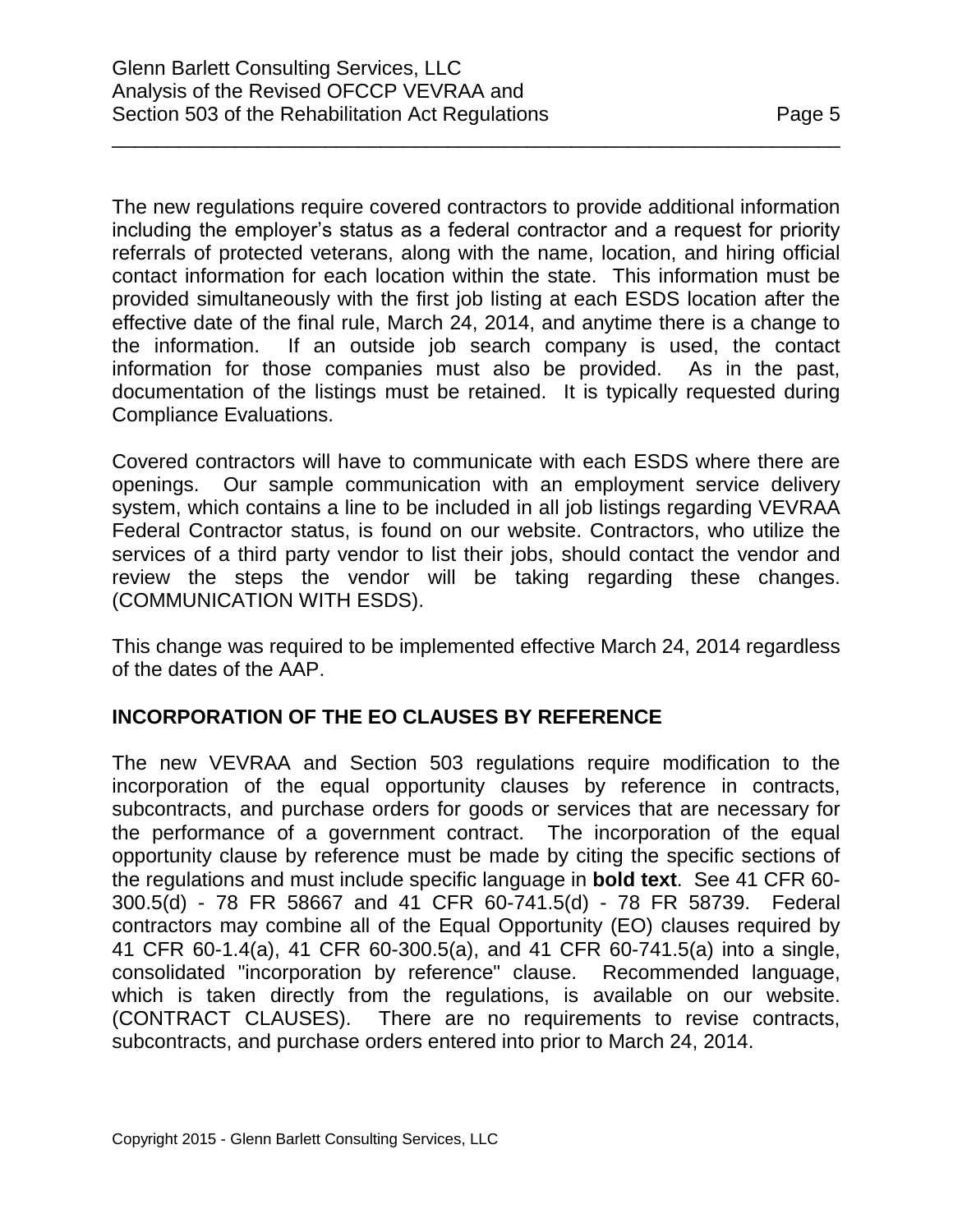This change was required to be implemented effective March 24, 2014 regardless of the dates of the AAP.

\_\_\_\_\_\_\_\_\_\_\_\_\_\_\_\_\_\_\_\_\_\_\_\_\_\_\_\_\_\_\_\_\_\_\_\_\_\_\_\_\_\_\_\_\_\_\_\_\_\_\_\_\_\_\_\_\_\_\_\_\_\_\_\_\_

# **VACANCY ANNOUNCEMENT LANGUAGE**

The new VEVRAA and Section 503 regulations require covered contractors to state that all qualified applicants will receive consideration for employment without regard to their protected veteran status and will not be discriminated against on the basis of disability in all solicitations and advertisements. This is often referred to as the EO "tag line". The OFCCP has indicated in an FAQ that protected veteran and individual with a disability can be abbreviated, but simply using "V" and "D" are not adequate abbreviations. See 41 CFR 60-300.5(a)12 - 78 FR 58667 and 41 CFR 741.5(a)7 - 78 FR 58739. Please find our sample language for use in all solicitations and advertisements (VACANCY ANNOUNCEMENT LANGUAGE) on our website.

This change was required to be implemented effective March 24, 2014 regardless of the dates of the AAP.

# **PROVIDING NOTICES TO APPLICANTS AND EMPLOYEES**

The new VEVRAA and Section 503 regulations require covered contractors to ensure that applicants and employees with disabilities, including disabled veterans, are provided notices in a form that is accessible and understandable to the applicant or employee (e.g., providing copies in Braille or large print, rather than having the notice read to a person with a disability; posting the notice for visual accessibility to persons in wheelchairs; providing the notice on a computer disc; or other accessible formats). Contractors may use electronic posting for employees who do not work at the company's physical location, if the contractor provides computers that can access the posting or the contractor has actual knowledge that the employees can access the posting. The electronic notices must be posted in a conspicuous location and format on the company's intranet or sent by electronic mail to all employees.

If the contractor uses an electronic application process, it must use an electronic posting to notify job applicants of their rights. This notice, known as the "EEO is the Law" poster, must be conspicuously stored with, or as part of, the electronic application. An electronic version of the poster can be accessed on the EEOC's website at: [http://www1.eeoc.gov/employers/upload/eeoc\\_self\\_print\\_poster.pdf.](http://www1.eeoc.gov/employers/upload/eeoc_self_print_poster.pdf) This version of the poster, which is from November 2009, will clearly have to be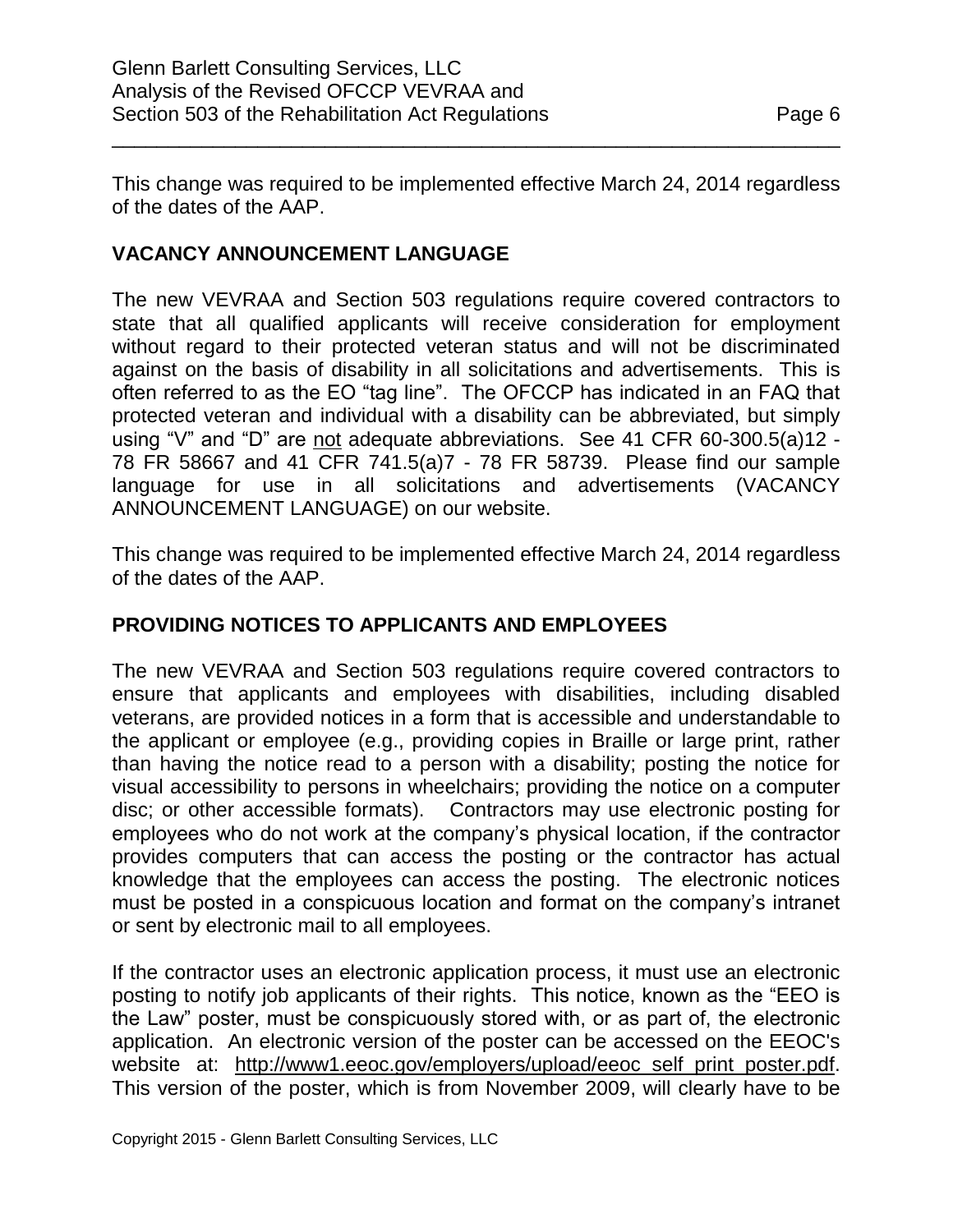updated by the EEOC and OFCCP to incorporate the renaming of one of the categories of protected veterans. Contractors can certainly provide a link to the poster on the EEOC website or provide a link to a copy of the poster maintained on its own applicant website. The second approach has the advantage of not bringing applicants to the EEOC website. The link needs to include a short description of the poster such as, "Please click on this link to view a federal government poster that explains your Equal Employment Opportunity rights". See 41 CFR 60-300.5(a)9 - 78 FR 58667 and 41 CFR 60-741.5(a)4 - 78 FR 58738.

\_\_\_\_\_\_\_\_\_\_\_\_\_\_\_\_\_\_\_\_\_\_\_\_\_\_\_\_\_\_\_\_\_\_\_\_\_\_\_\_\_\_\_\_\_\_\_\_\_\_\_\_\_\_\_\_\_\_\_\_\_\_\_\_\_

This change was effective March 24, 2014 regardless of the dates of the AAP.

# **NOTICES TO LABOR ORGANIZATIONS**

The new VEVRAA and Section 503 regulations require covered contractors to notify labor organizations with which it has a collective bargaining agreement or other contract understanding of its affirmative action obligations regarding both protected veterans and individuals with disabilities. In addition, covered contractors will be required to notify union officials and/or employee representatives of their policy and request cooperation. See 41 CFR 60- 300.5(a)10 - 78 FR 58667, 41 CFR 60-300.44(g) - 78 FR 58672, 41 CFR 741.5(a)5 - 78 FR 58739, and 41 CFR 60-741.44(g) - 78 FR 58744. These requirements are included in both, the EO Clause (Subpart A) and the internal dissemination of affirmative action policy (Subpart C). We recommend beginning to send the communication to labor organizations, union officials, and/or employee representatives beginning March 24, 2014. See our website for sample correspondence with labor organizations, along with other samples (SAMPLE LETTERS). Draft letters should be written and reviewed prior to that time.

# **INVITATIONS TO SELF-IDENTIFY AS A PROTECTED VETERAN**

The new regulations require covered contractors to make an invitation to selfidentify as a protected veteran at both the applicant pre-offer and post-offer stages.

At the pre-offer stage, covered contractors must invite applicants to self-identify as a "protected veteran". The invitation may be made at the same time race/ethnicity and gender information is requested in accordance with the OFCCP's Internet Applicant Rule. See 41 CFR 60-300.42(a) - 78 FR 58670 and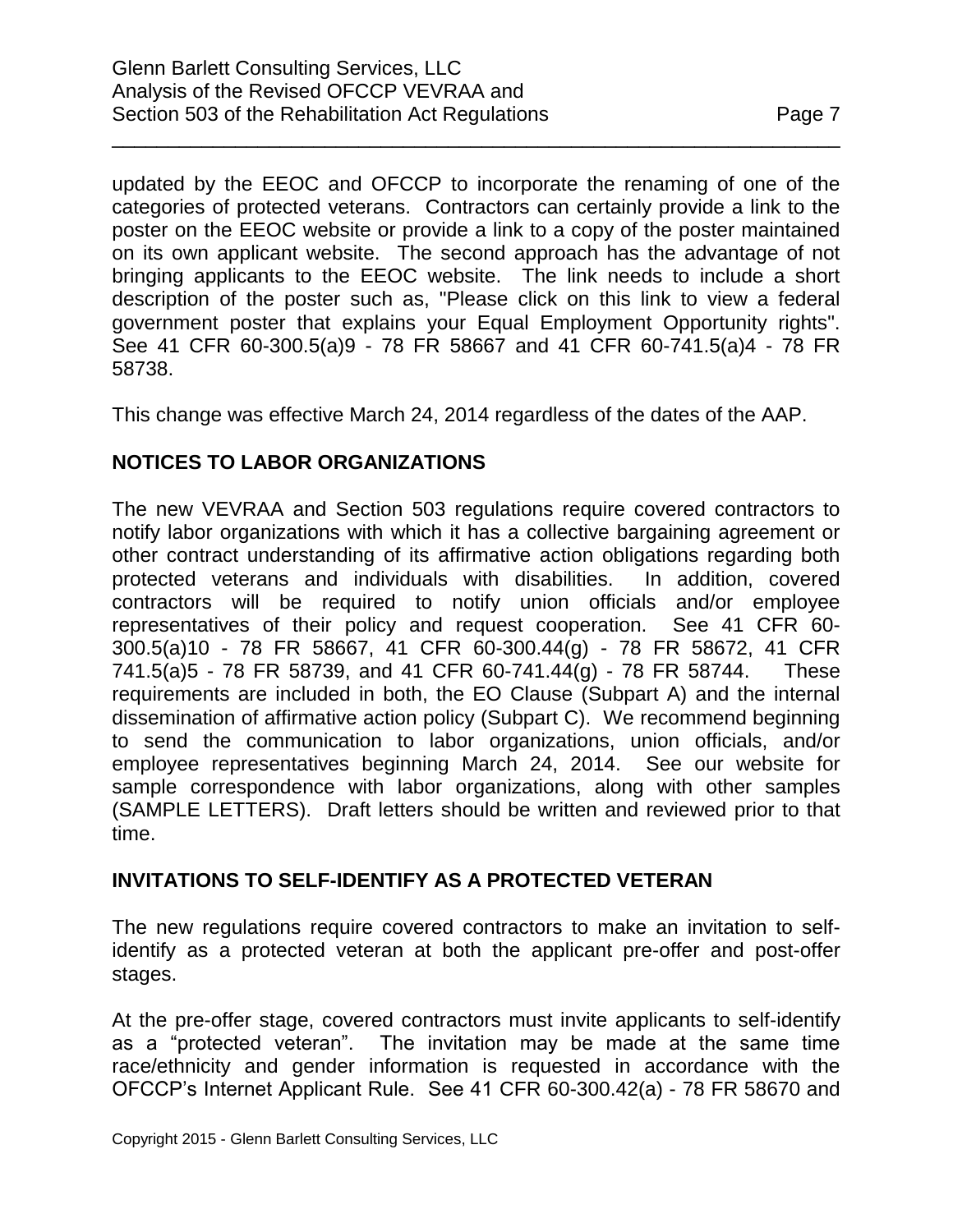PROTECTED VETERAN).

41 CFR 60-60-1.3 for the definition of an Internet Applicant. Also, see FAQ 7 in the 'Overview of the Final Rule' section on the OFCCP's website. A sample invitation is included in Appendix B of the regulations - 78 FR 58678. The sample is an acceptable form, but not wording that is required verbatim. Our sample preoffer invitation to self-identify as a protected veteran is available on our website (PRE-OFFER AND OPTIONAL POST-OFFER INVITATION TO IDENTIFY AS A

\_\_\_\_\_\_\_\_\_\_\_\_\_\_\_\_\_\_\_\_\_\_\_\_\_\_\_\_\_\_\_\_\_\_\_\_\_\_\_\_\_\_\_\_\_\_\_\_\_\_\_\_\_\_\_\_\_\_\_\_\_\_\_\_\_

Contractors will need to revise their applicant tracking systems in order to record the responses to the pre-offer invitation. Contractors need to contact their IT staff and/or vendors and find out the timetable for implementing a field for retaining responses from applicants to the pre-offer invitation.

In addition, covered contractors must also invite applicants to self-identify as a protected veteran at the post-offer stage. The regulations state, that this invitation shall be made at any time after the offer of employment is made, but before the applicant begins his or her job duties. See 41 CFR 60-300.42(b) - 78 FR 58670. Most contractors make this invitation as part of a first day package which includes other forms, such as tax forms.

The OFCCP regulations found at 41 CFR 60-300.42(b) that require the post-offer invitation are tied, however, to the Veterans' Employment and Training Service (VETS) regulations found in 41 CFR 61-300. These regulations require covered federal contractors to file annual reports regarding protected veterans. In November 2015, these regulations were changed and the VETS-100 and VETS-100A reports were replaced by a new VETS-4212 report. This new report does not require reporting on specific categories of protected veterans. (See our News and Development article dated December 31, 2014).

On January 20, 2015, the Office of Federal Contract Compliance Programs (OFCCP) posted two new Frequently Asked Questions (FAQs) clarifying that, due to the requirements of the new VETS-4212 form, contractors are no longer required to invite applicants to self-identify by the individual protected veteran categories at the post-offer stage. The FAQs are as follows:

2. The Veterans' Employment and Training Service (VETS) replaced the VETS-100A form with a new VETS-4212 form. The new form requires federal contractors to report aggregate data on the number of protected veterans that were newly hired and the number they employed. This is different from the previous requirement that contractors report the data by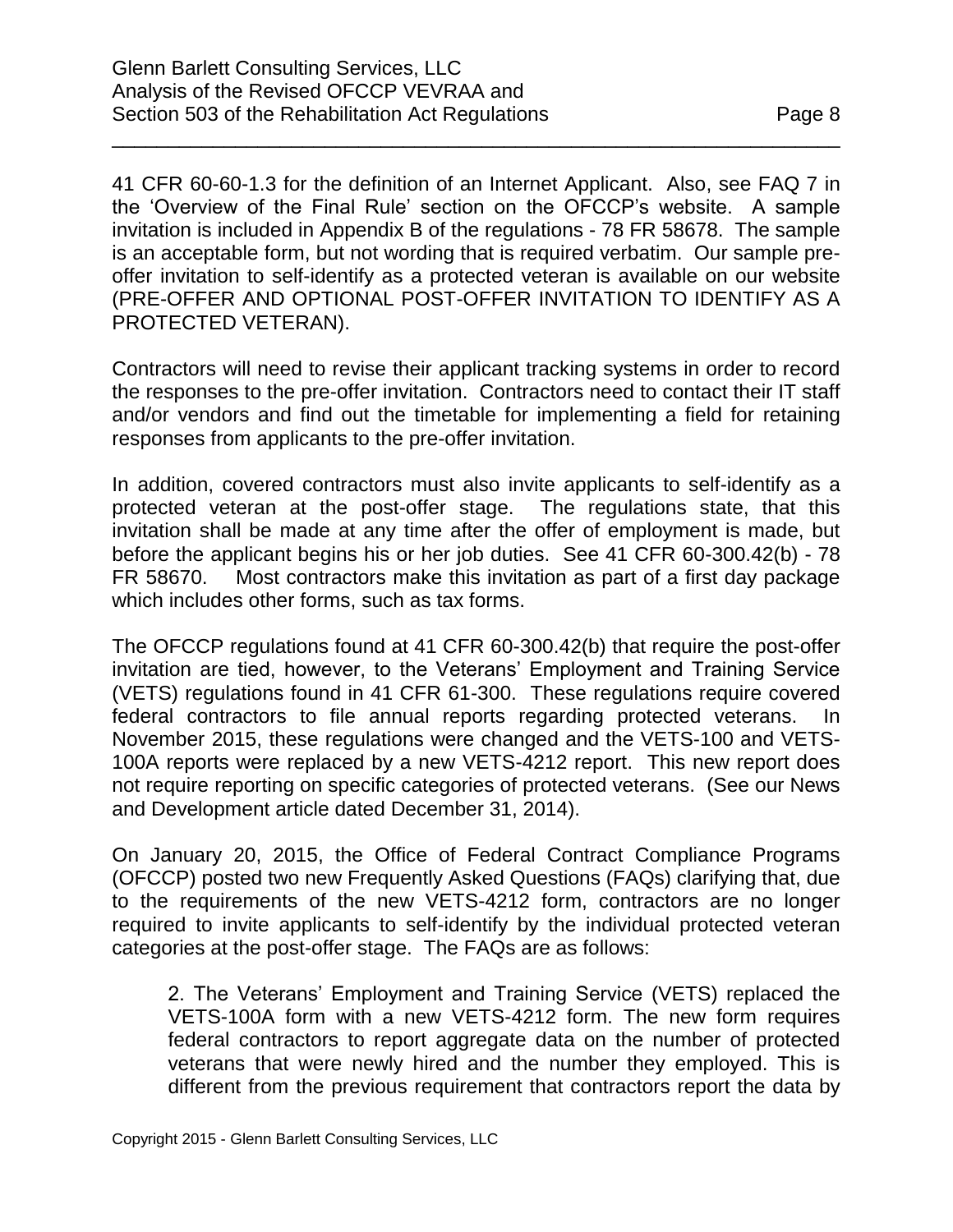the number of veterans in each of the individual categories for protected veterans. To comply with OFCCP's VEVRAA requirements, must contractors continue to invite applicants to self-identify using the individual categories at the post-offer stage?

\_\_\_\_\_\_\_\_\_\_\_\_\_\_\_\_\_\_\_\_\_\_\_\_\_\_\_\_\_\_\_\_\_\_\_\_\_\_\_\_\_\_\_\_\_\_\_\_\_\_\_\_\_\_\_\_\_\_\_\_\_\_\_\_\_

No. The VEVRAA requirement, at 41 CFR 60-300.42(b), mandates that contractors invite post-offer self-identification as a protected veteran. This provision is specifically linked to the scope of the VETS reporting requirement. Accordingly, since the new VETS-4212 report no longer requires contractors to provide this information by the individual protected veteran categories, contractors are not required to invite self-identification by category in order to comply with VEVRAA's post-offer invitation requirement. Rather, contractors need only invite those offered a job to indicate whether they are protected veterans under any of the VEVRAA categories.

3. May a contractor continue to invite applicants to voluntarily self-identify as a protected veteran using the individual categories for protected veterans even though the new VETS-4212 form asks only for aggregated protected veteran data?

Yes. Though not required, contractors may choose to continue to invite applicants to voluntarily self-identify the specific category or categories of protected veteran to which they belong at the post-offer stage, so long as the contractor also provides VETS with the aggregate protected veteran data required by the VETS-4212 form.

Therefore, contractors may use a post-offer Invitation to Identify that is identical to the pre-offer Invitation to Identify, or use a post-offer Invitation to Identify that asks the specific category or categories of protected veteran. Contractors that are concerned with asking for more than is necessary should use the pre-offer format at both stages. Contractors that do not request the specific category of protected veteran at the post-offer stage may have inflated figures, as an individual who is a recently separated veteran only remains so for three years following the date of discharge. If the post-offer Invitation to Identify using individual protected veteran categories is used, contractors should also maintain the date of discharge when it is applicable so employees that identify as a recently separated veteran are only included as protected veterans for three years following the date of discharge if they do not belong to another category.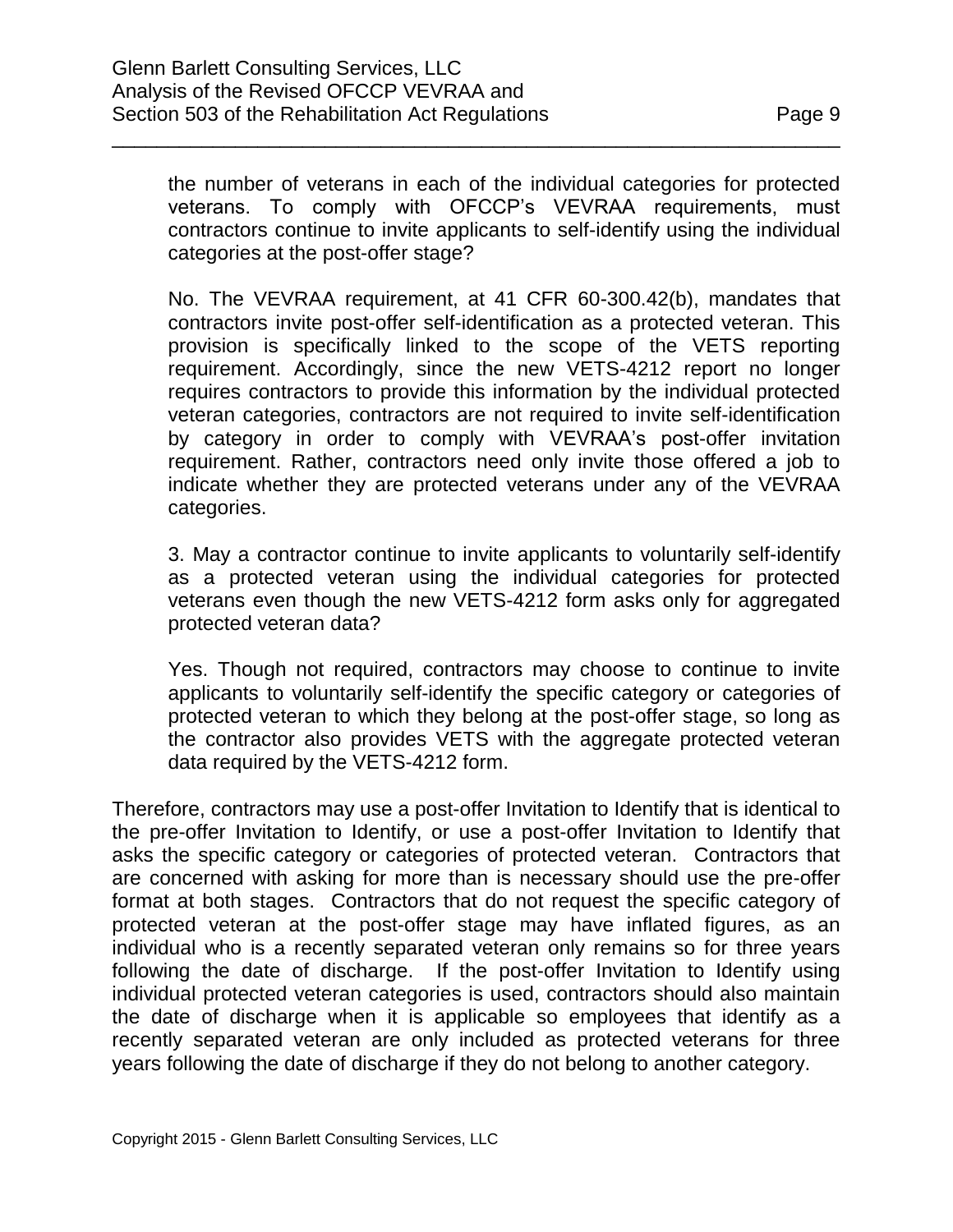Our optional post-offer invitation to self-identify as one or more category of protected veteran (i.e. disabled veteran, recently separated veteran, active duty wartime or campaign badge veteran, and Armed Forces service medal veteran) is available on our website (OPTIONAL POST-OFFER INVITATION TO IDENTIFY AS A PROTECTED VETERAN).

\_\_\_\_\_\_\_\_\_\_\_\_\_\_\_\_\_\_\_\_\_\_\_\_\_\_\_\_\_\_\_\_\_\_\_\_\_\_\_\_\_\_\_\_\_\_\_\_\_\_\_\_\_\_\_\_\_\_\_\_\_\_\_\_\_

The requirement for covered contractors to make an invitation to self-identify as a protected veteran at both the applicant pre-offer and post-offer stages is part of the phased enforcement provisions of Subpart C. Covered contractors that already had an AAP in place on March 24, 2014 were able to delay compliance with this requirement until their next plan year began. See FAQ 2 in the Compliance Schedule section. Draft invitations should be developed and reviewed prior to that time.

### **INVITATION TO SELF-IDENTIFY AS AN INDIVIDUAL WITH A DISABILITY**

The new regulations also require covered contractors to make an invitation to self-identify as an individual with a disability at both the applicant pre-offer and post-offer stages.

The pre-offer invitation may be made at the same time race/ethnicity and gender information is requested in accordance with the OFCCP's Internet Applicant Rule. See 41 CFR 60-741.42(a) - 78 FR 58742 and 41 CFR 60-60-1.3 for the definition of an Internet Applicant. Also, see FAQ 9 on the OFCCP's website. The regulations require that the invitation be made "using the language and manner prescribed by the Director and published on the OFCCP Web site". The postoffer invitation may be made "[a]t any time after the offer of employment, but before the applicant begins his or her job duties". The post-offer invitation also needs to be made "using the language and manner prescribed by the Director and published on the OFCCP Web site." See 41 CFR 60-741.42(b) - 78 FR 58742. On January 29, 2014, the finalized version of the pre- and post-offer Voluntary Self-Identification of Disability was posted on the OFCCP website for contractor use after March 24, 2014. The pre- and post-offer self-identification is available on our website (VOLUNTARY SELF-IDENTIFICATION OF DISABILITY).

In addition, covered contractors must invite all employees to voluntarily selfidentify during the first year they are subject to Subpart C of the new regulations and then again every five years. At least once during the five year intervals,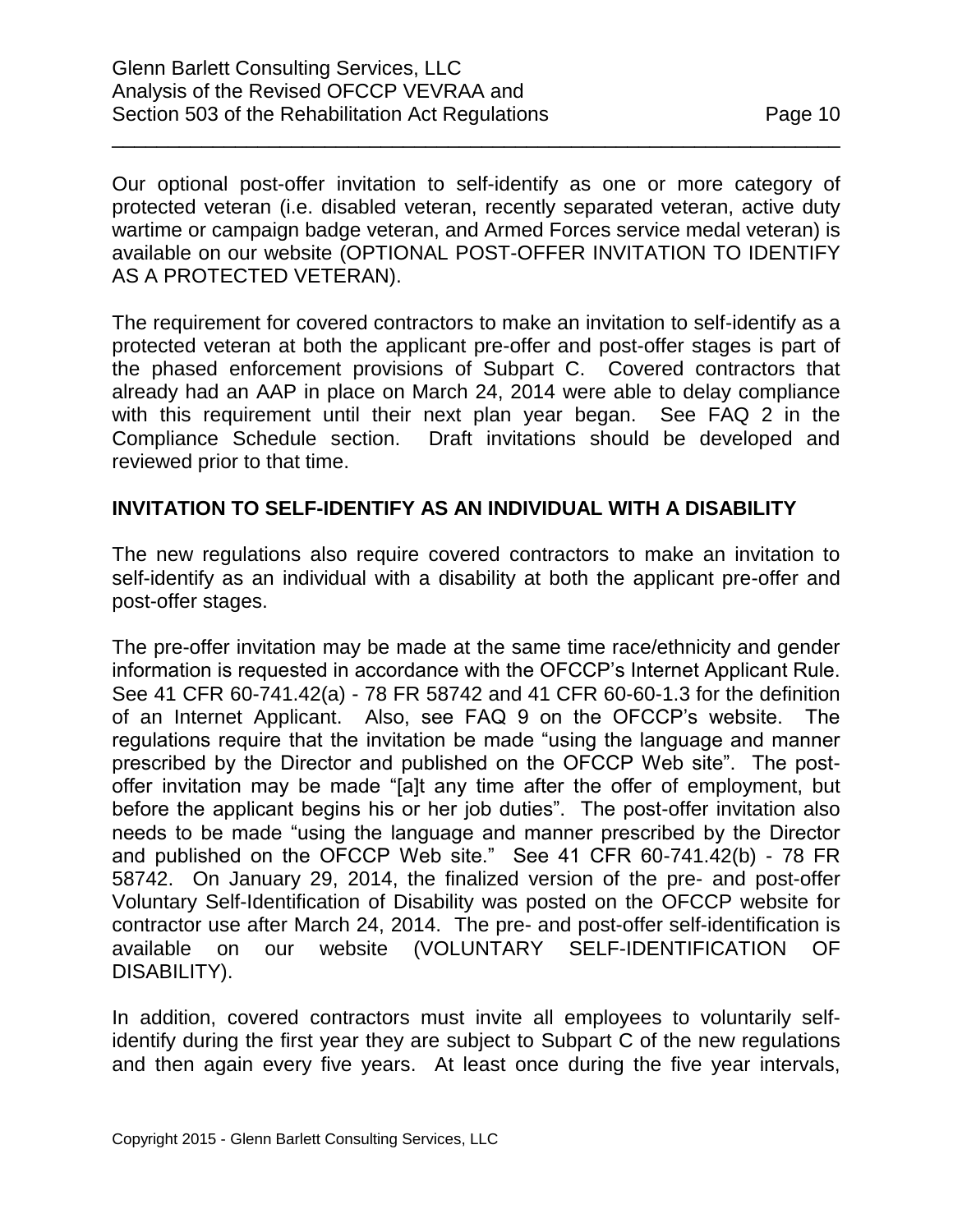covered contractors are required to remind employees that they may change their disability status at any time.

\_\_\_\_\_\_\_\_\_\_\_\_\_\_\_\_\_\_\_\_\_\_\_\_\_\_\_\_\_\_\_\_\_\_\_\_\_\_\_\_\_\_\_\_\_\_\_\_\_\_\_\_\_\_\_\_\_\_\_\_\_\_\_\_\_

The requirement for covered contractors to make an invitation to self-identify as an individual with a disability is part of the phased enforcement provisions of Subpart C. Covered contractors that already had an AAP in place on March 24, 2014 were able to delay compliance with this requirement until their next plan year began. See FAQ 2 in the Compliance Schedule section.

# **HIRING BENCHMARKS FOR PROTECTED VETERANS**

One of the most significant sections of the new regulations for protected veterans requires covered contractors to establish an annual hiring benchmark for protected veterans each year that will be used to measure the progress toward achieving equal employment opportunity for protected veterans. See 41 CFR 60- 300.45 - 78 FR 58673. Covered contractors were required to establish hiring benchmarks in one of two ways:

A contractor may establish a benchmark equal to the national percentage of veterans in the civilian labor force, as posted in the Benchmark Database on the OFCCP Web site. We highly recommend this approach. The national percentage of veterans in the civilian labor force on the OFCCP's website was initially posted at 7.2 percent. The percentage will be updated annually, based on Census Population Survey Table 1, provided by The Bureau of Labor Statistics, and is currently 7 percent. The national percentage can be found on the OFCCP website at [www.dol-esa.gov/errd/VEVRAA.jsp.](http://www.dol-esa.gov/errd/VEVRAA.jsp)

A contractor may establish its own benchmark by taking into account the following five factors:

- 1. The average percentage of veterans in the civilian labor force in the state where the contractor is located over the preceding three years, as posted in the Benchmark Database on the OFCCP Web site;
- 2. The number of veterans, over the previous four quarters, who participated in the employment service delivery system in the state where the contractor is located, as posted in the Benchmark Database on the OFCCP Web site;
- 3. The applicant and hiring ratios for the previous year;
- 4. The contractor's recent assessment of the effectiveness of its outreach and recruitment efforts; and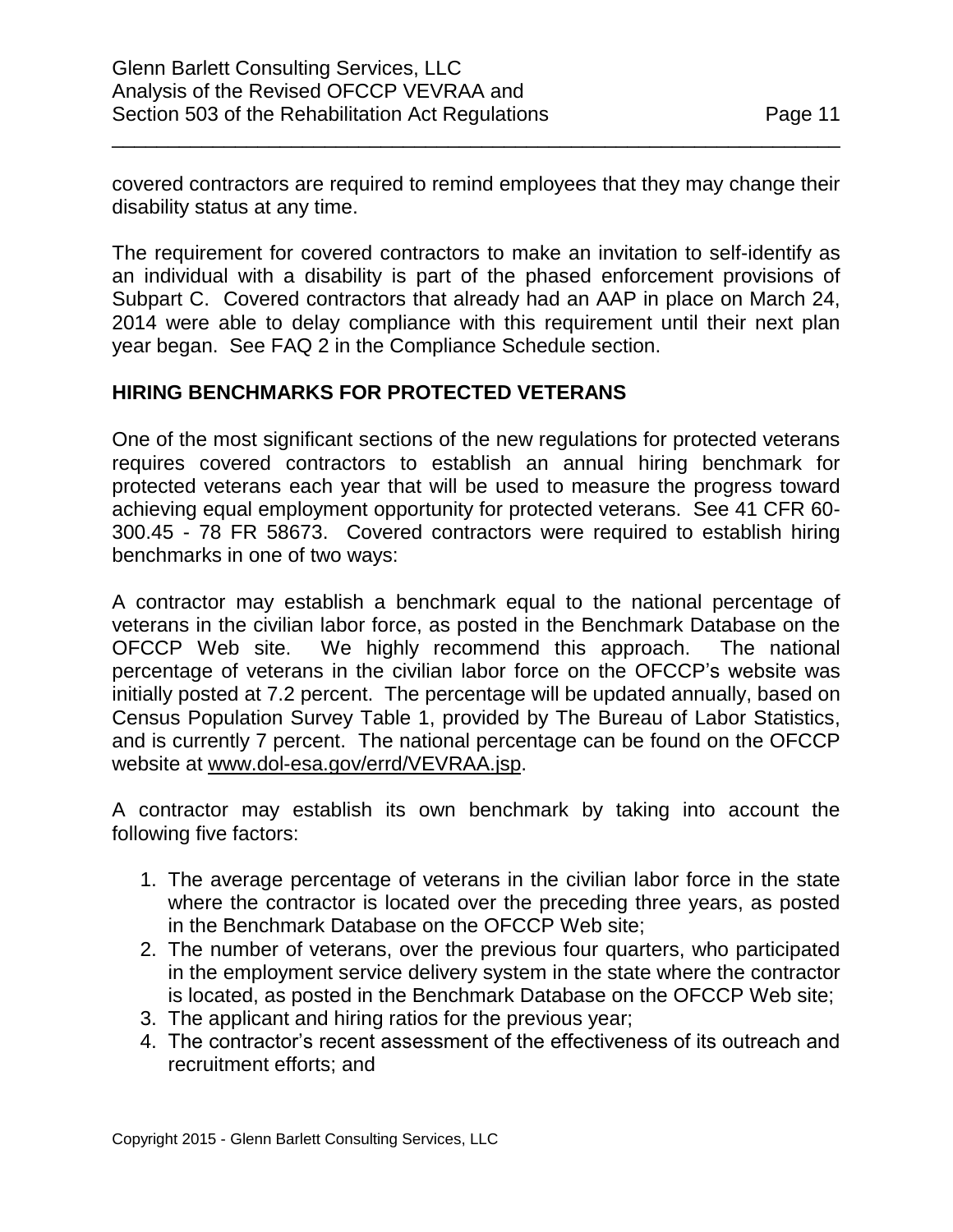5. Any other factors, such as the nature of the job or its location, that would affect the availability of qualified protected veterans.

\_\_\_\_\_\_\_\_\_\_\_\_\_\_\_\_\_\_\_\_\_\_\_\_\_\_\_\_\_\_\_\_\_\_\_\_\_\_\_\_\_\_\_\_\_\_\_\_\_\_\_\_\_\_\_\_\_\_\_\_\_\_\_\_\_

The data for factors 1 and 2 above is posted on the OFCCP website at [http://www.dol-esa.gov/errd/VEVRAA.jsp.](http://www.dol-esa.gov/errd/VEVRAA.jsp)

Contractors must maintain records related to their benchmark for three years, allowing them to assess the success of their outreach and recruitment efforts for veterans over time.

The new regulations require that covered contractors document the hiring benchmark set each year. If the contractor establishes an individual benchmark, it must also document the factors considered and the relative significance of each. Contractors will have the discretion to apply the benchmark to its job groups, EEO-1 categories, or to its entire workforce. All records pertaining to the benchmark must be retained for 3 years.

The new regulations clearly state that the benchmark is not a rigid and inflexible quota which must be met, nor is it a ceiling or a floor for the employment of particular groups. Failure to meet the benchmark is not a violation of VEVRAA. In light of this and the immense amount of additional work that would be involved in creating a benchmark based on the five factors, it does not appear practical to use the second option provided in the new regulations.

In an FAQ published on the OFCCP's website, the agency stated that the annual hiring benchmarks should be applied to the total workforce at each establishment. In another FAQ published on the OFCCP's website, the agency stated that "Contractors may apply their hiring benchmark to each of their job groups, but the Final Rule does not require them to do so." In the VEVRAA Crosswalk published on the OFCCP website the agency stated that contractors have discretion whether to apply the benchmark to EO 11246 job groups, EEO-1 Categories, or to an entire workforce.

The hiring benchmarks for protected veterans requirement is part of the phased enforcement provisions of Subpart C. Covered contractors that already had an AAP in place on March 24, 2014 were able to delay compliance with this requirement until their next plan year began.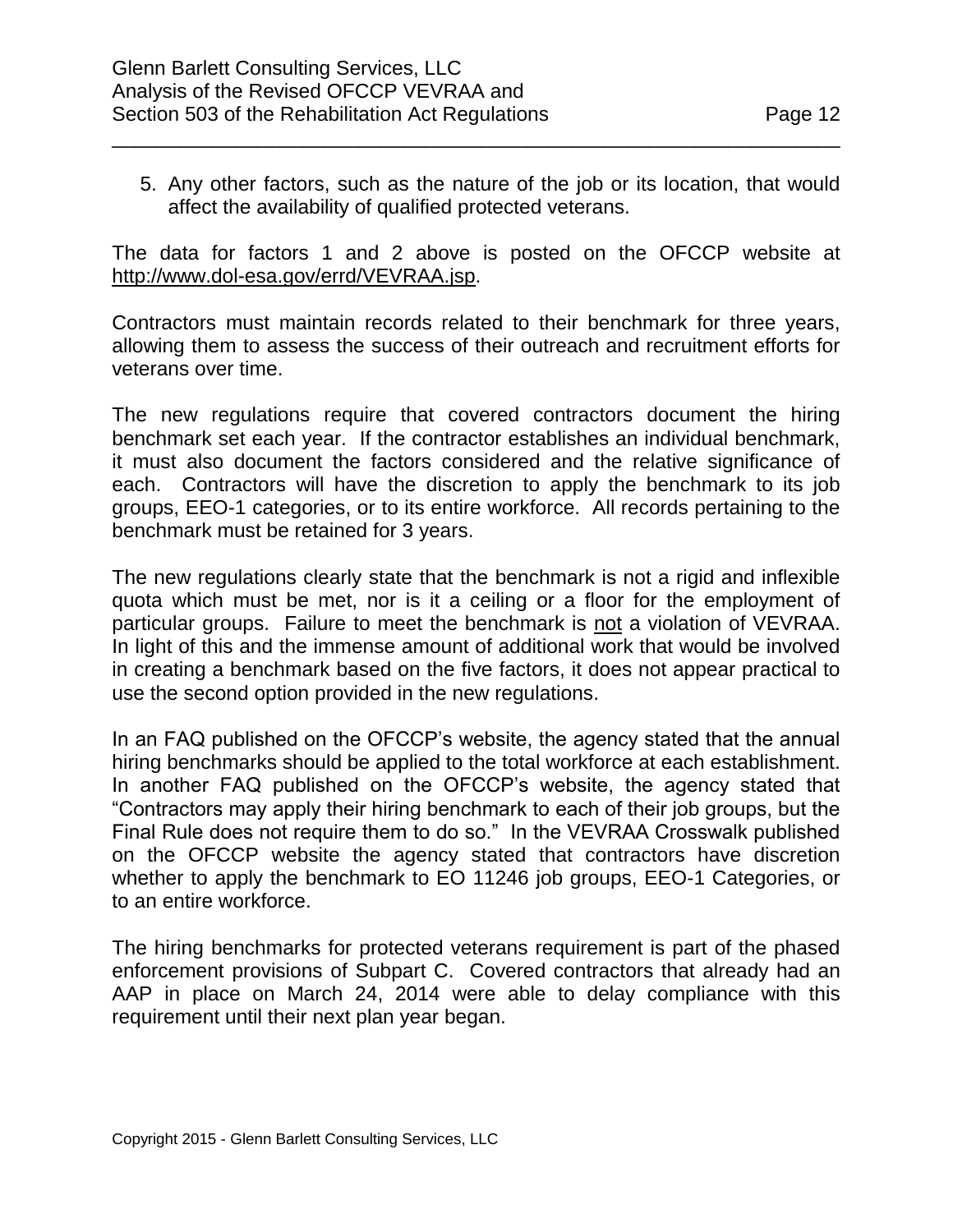## **UTILIZATION GOALS FOR INDIVIDUALS WITH DISABILITIES**

One of the most significant sections of the new regulations for individuals with disabilities requires covered contractors to establish a utilization goal of 7 percent for employment of qualified individuals with disabilities for each job group in the contractor's workforce. See 41 CFR 60-741.45 - 78 FR 58745. If a contractor has a total workforce of 100 or fewer employees, it need not use job groups and has the option to measure the representation of individuals with disabilities in its entire workforce with the utilization goal.

\_\_\_\_\_\_\_\_\_\_\_\_\_\_\_\_\_\_\_\_\_\_\_\_\_\_\_\_\_\_\_\_\_\_\_\_\_\_\_\_\_\_\_\_\_\_\_\_\_\_\_\_\_\_\_\_\_\_\_\_\_\_\_\_\_

When the percentage of individuals with disabilities in one or more job groups is less than the utilization goal, the contractor must take steps to determine whether and where impediments to equal opportunity exist. Contractors must assess their personnel processes, the effectiveness of outreach and recruitment efforts, the results of the AAP audit, and any other areas that might affect the success of the AAP.

The regulations require the development and execution of action-oriented programs designed to correct any identified problem areas. These programs may include modification of personnel processes to ensure equal employment opportunity for individuals with disabilities, alternative or additional outreach and recruitment efforts, and/or other actions designed to correct the identified problem areas and attain the established goal. Failure to meet the utilization goals established does not constitute a finding or admission of discrimination. The utilization should not be used as a quota or ceiling that limits or restricts employment of individuals with disabilities.

The utilization goals for individuals with disabilities requirement is part of Subpart C and is covered by the phased enforcement provisions. Covered contractors that already had an AAP in place on March 24, 2014 were able to delay compliance with this requirement until their next plan year began.

#### **ACCESS TO RECORDS**

The new VEVRAA and Section 503 regulations require covered contractors to provide off-site access to materials to the OFCCP, if requested. In addition, if requested, contractors must specify all formats in which records are available, including electronic formats, and provide the records to OFCCP in the format(s) they request. See 41 CFR 60-300.81 - 78 FR 58676 and 41 CFR 60-741.81 - 78 FR 58749.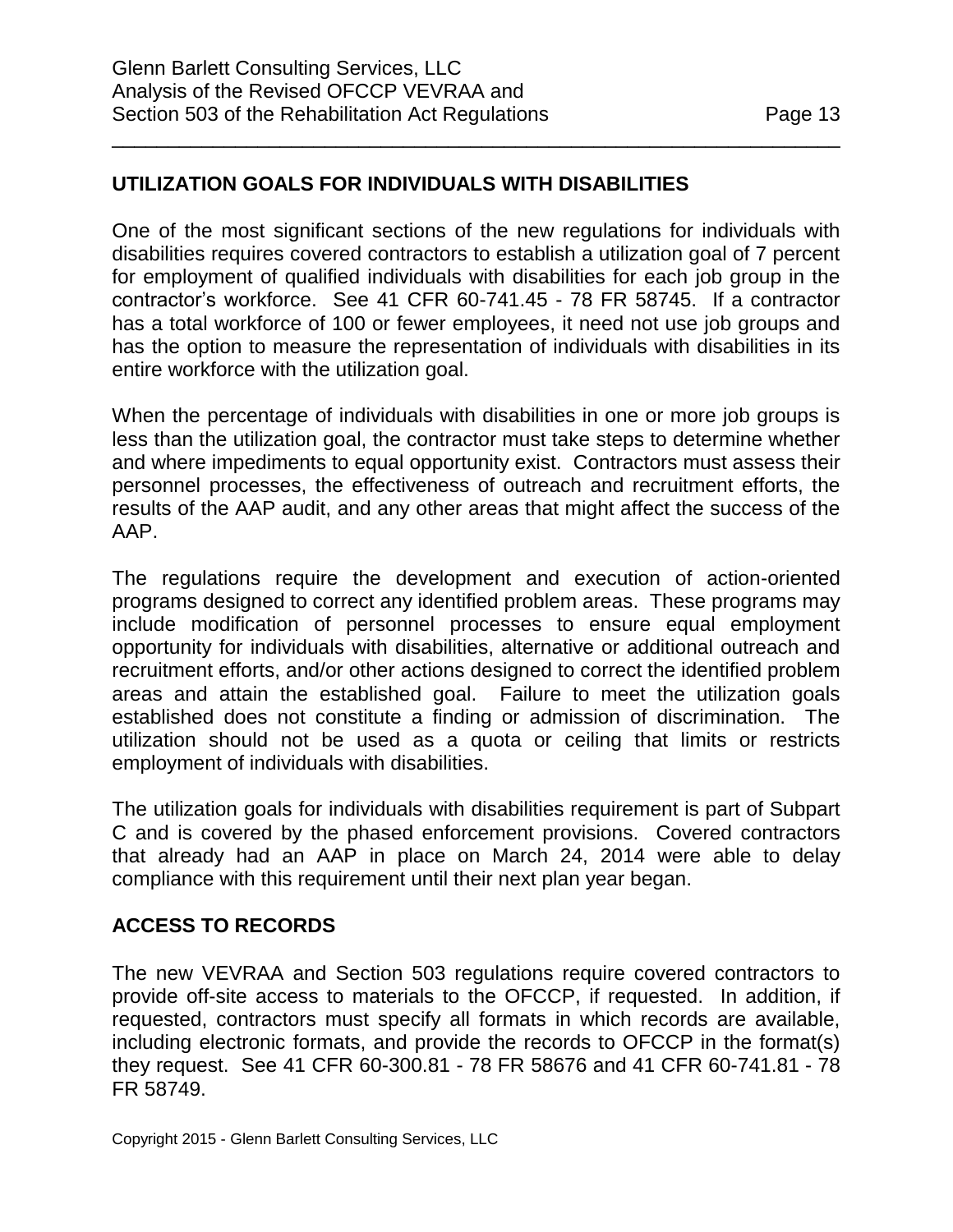These revised regulations apply to covered contractors subject to a Compliance Evaluation on or after March 24, 2014.

\_\_\_\_\_\_\_\_\_\_\_\_\_\_\_\_\_\_\_\_\_\_\_\_\_\_\_\_\_\_\_\_\_\_\_\_\_\_\_\_\_\_\_\_\_\_\_\_\_\_\_\_\_\_\_\_\_\_\_\_\_\_\_\_\_

## **RECORDKEEPING**

The new VEVRAA and Section 503 regulations require records to be retained for three years. See 41 CFR 60-300.80(b) - 78 FR 58676 and 41 CFR 741.80(b) - 78 FR 58749.

Covered contractors need to advise staff responsible for record retention that these changes were effective March 24, 2014 regardless of dates of the AAP year prior to that date.

### **COMPLIANCE EVALUATIONS**

The new VEVRAA and Section 503 regulations codify the OFCCP's position that it may extend the temporal scope of an evaluation and examine information after the date of a compliance evaluation scheduling letter, if the OFCCP deems it necessary to carry out its investigation of possible violations. See 41 CFR 60- 300.60(a)(1)(i) - 78 FR 58673 and 41 CFR 60-741.60(a)(1)(i) - 78 FR 58746.

These revised regulations apply to covered contractors subject to a Compliance Evaluation on or after March 24, 2014.

# **AAP ELEMENTS**

The new VEVRAA and Section 503 regulations make a number of changes and modifications to the required contents of affirmative action programs for protected veterans and individuals with disabilities. See 41 CFR 60-300.44 - 78 FR 58670 and 41 CFR 60-741.44 - 78 FR 58743. These changes and modifications are subject to the "phased enforcement" described above and did not have to be implemented until the first AAP following March 24, 2014.

#### **POLICY STATEMENT**

The new VEVRAA and Section 503 regulations require that the policy statement indicate "the top U.S. executive's (such as the CEO or the President of the U.S. Division of a foreign company) support for the contractor's affirmative action program". See 41 CFR 60-300.44(a) - 78 FR 58670 and 41 CFR 60-741.44(a) -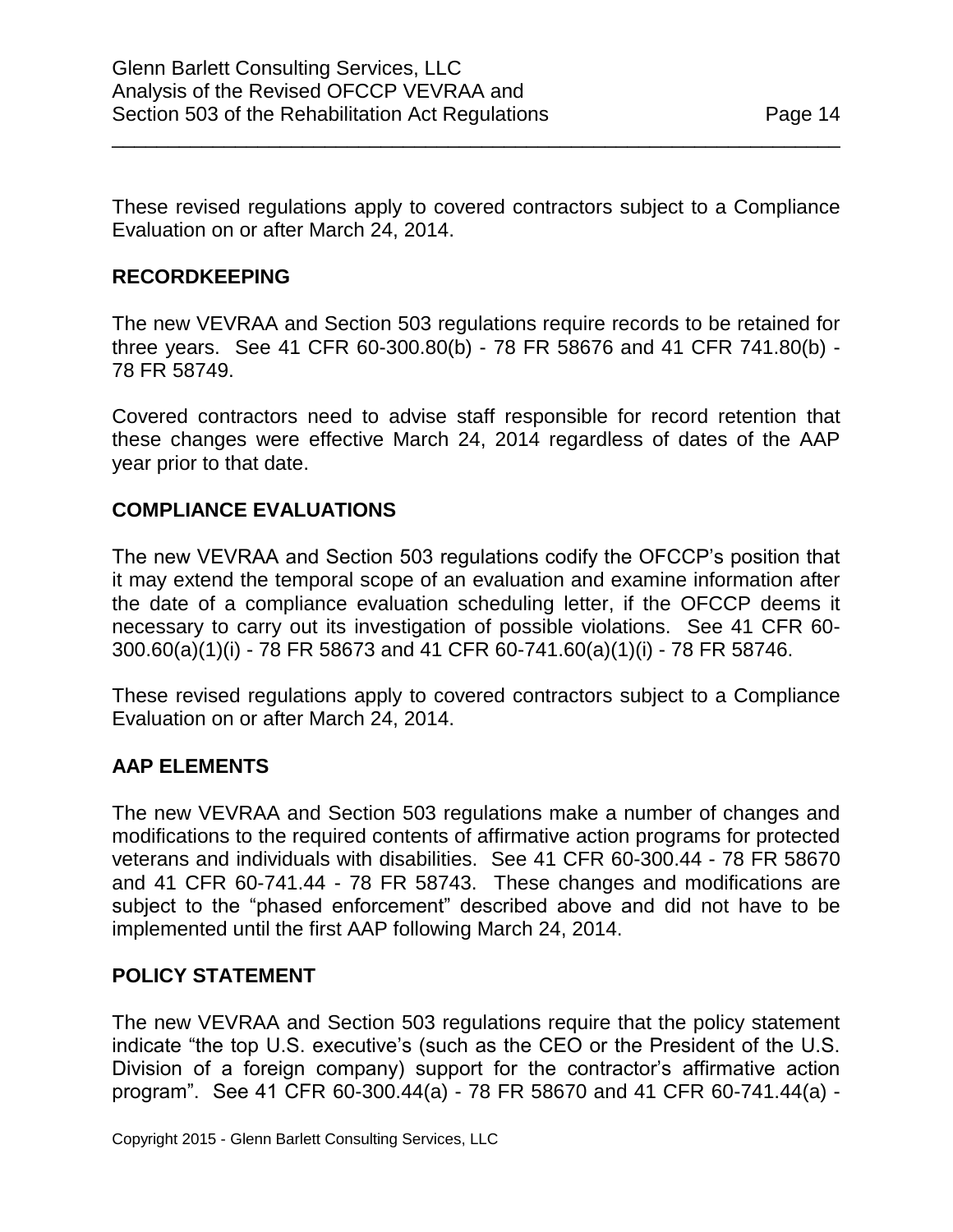\_\_\_\_\_\_\_\_\_\_\_\_\_\_\_\_\_\_\_\_\_\_\_\_\_\_\_\_\_\_\_\_\_\_\_\_\_\_\_\_\_\_\_\_\_\_\_\_\_\_\_\_\_\_\_\_\_\_\_\_\_\_\_\_\_

The new VEVRAA and Section 503 regulations also require covered contractors to ensure that applicants and employees who are disabled veterans or individuals with disabilities are provided the notice in a form that is accessible and understandable to the disabled veteran or individual with a disability (e.g., providing Braille or large print versions of the notice, or posting the notice for visual accessibility to persons in wheelchairs). See 41 CFR 60-300.44(a) - 78 FR 58670 and 41 CFR 60-741.44(a) - 78 FR 58743.

## **EXTERNAL DISSEMINATION OF POLICY, OUTREACH, AND POSITIVE RECRUITMENT**

The new regulations require covered contractors to send written notification of their affirmative action policy to all subcontractors, and subcontracting vendors and suppliers, and request their cooperation. See 41 CFR 60-300.44(f) - 78 FR 58671 and 41 CFR 60-741.44(f) - 78 FR 58744. Our website has available our sample letters that include the sample letter to subcontractors, vendors, and suppliers (SAMPLE LETTERS).

The new regulations contain an expanded list of examples of outreach and recruitment activities. Although the regulations require covered contractors to undertake appropriate outreach and positive recruitment activities, contractors are not required to undertake all of the activates or limit their efforts to those listed. See 41 CFR 60-300.44(f)(2) - 78 FR 58671 and 41 CFR 60-741(f)(2) - 78 FR 58744.

The OFCCP has supplemented the agency's Employment Resource Referral Directory (ERRD) with a new database to help contractors find qualified workers with disabilities and veterans. The resource can be accessed on the OFCCP's website at [http://www.dol-esa.gov/errd/index.html.](http://www.dol-esa.gov/errd/index.html) It can also be accessed by going to the OFCCP home page [http://www.dol.gov/ofccp/,](http://www.dol.gov/ofccp/) scrolling down the right side to the Federal Contractor Corner, and clicking on the link for the Employment Resource Referral Directory in the Other Resources section. We encourage you to utilize this resource along with those referenced in the OFCCP's March 6, 2014 webinar.

The new regulations require covered contractors to document and review their outreach and recruitment efforts on an annual basis to evaluate their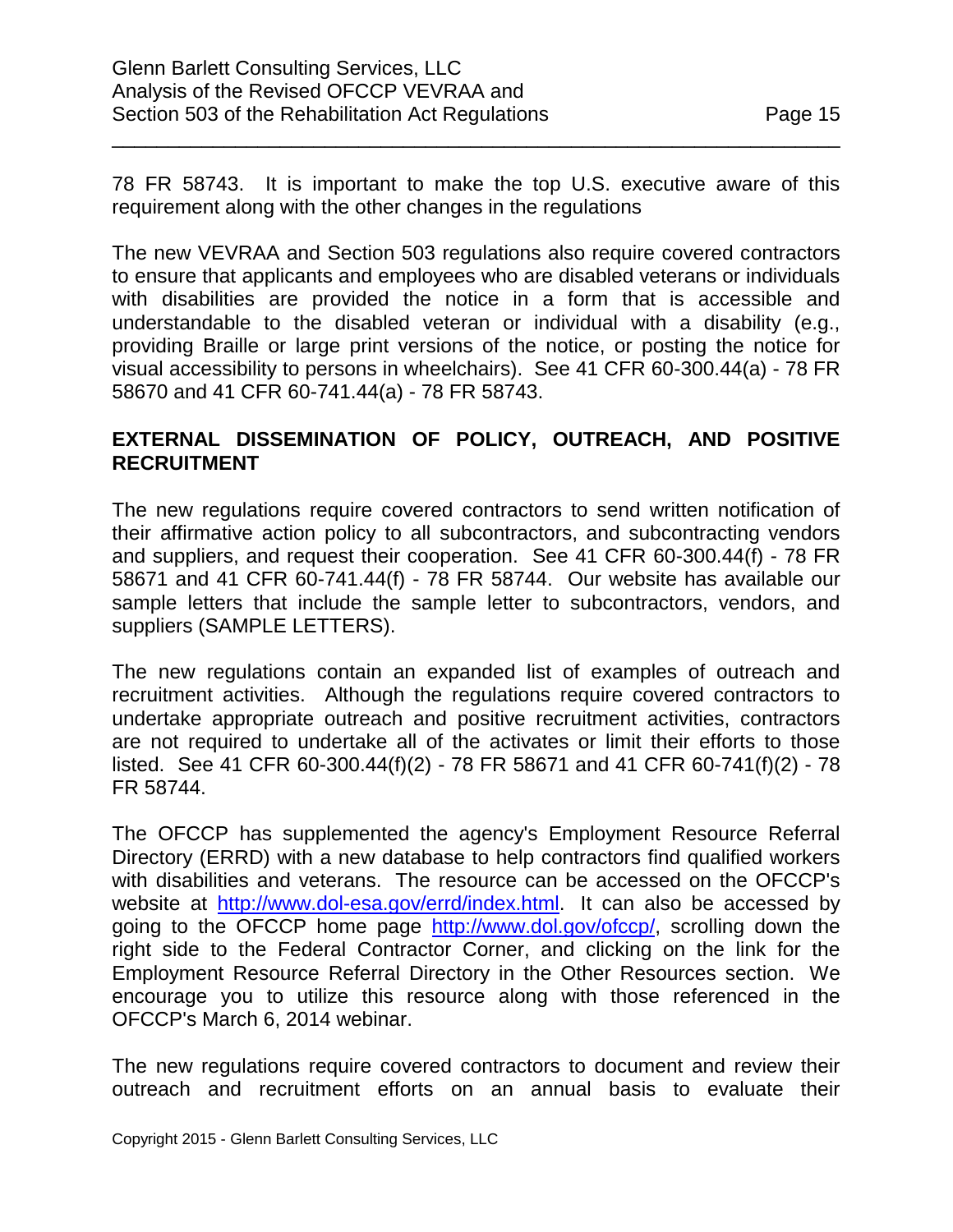effectiveness in identifying and recruiting qualified protected veterans and individuals with disabilities. These evaluations must also be documented and must include the criteria used to evaluate the effectiveness of each effort and the conclusion of whether it was effective or not. If the totality of the efforts is not effective, alternative efforts must be identified and implemented. Contractors are required to retain documentation of outreach for the current year and the two most recent previous years. See 41 CFR 60-300.44(f)(4) - 78 FR 58672 and 41 CFR 60-741(f)(4) - 78 FR 58744.

\_\_\_\_\_\_\_\_\_\_\_\_\_\_\_\_\_\_\_\_\_\_\_\_\_\_\_\_\_\_\_\_\_\_\_\_\_\_\_\_\_\_\_\_\_\_\_\_\_\_\_\_\_\_\_\_\_\_\_\_\_\_\_\_\_

# **INTERNAL DISSEMINATION OF AFFIRMATIVE ACTION POLICY**

The new regulations require covered contractors to include the contractor's policy in its policy manual. In addition, if the contractor is party to a collective bargaining agreement, it shall notify union officials and/or employee representatives to inform them of the contractor's policy, and request their cooperation. See 41 CFR 60-300.5(a)10 - 78 FR 58667, 41 CFR 60-300.44(g) - 78 FR 58672, 41 CFR 741.5(a)5 - 78 FR 58739, and 41 CFR 60-741.44(g) - 78 FR 58744. As previously stated, this requirement is included in both the EO Clause and internal dissemination of affirmative action policy.

# **DATA COLLECTION ANALYSIS FOR PROTECTED VETERANS**

Another significant section of the new regulations for protected veterans is the data collection analysis section found in 41 CFR 60-300.44(k) - 78 FR 58672. The new regulations require covered contractors to document the following computations or comparisons pertaining to applicants and hires on an annual basis and maintain them for a period of three (3) years:

- 1. the number of applicants who self-identified as protected veterans or who are otherwise known as protected veterans;
- 2. the total number of job openings and total number of jobs filled;
- 3. the total number of applicants for all jobs;
- 4. the number of protected veteran applicants hired; and
- 5. the total number of applicants hired.

In an FAQ posted on its website, the OFCCP stated "[t]he total number of job openings refers to the number of individual positions advertised as open in a job vacancy announcement or requisition. For example, if one job vacancy announcement or requisition includes 5 open positions and results in 4 hires, the contractor would document this as 5 job openings and 4 jobs filled".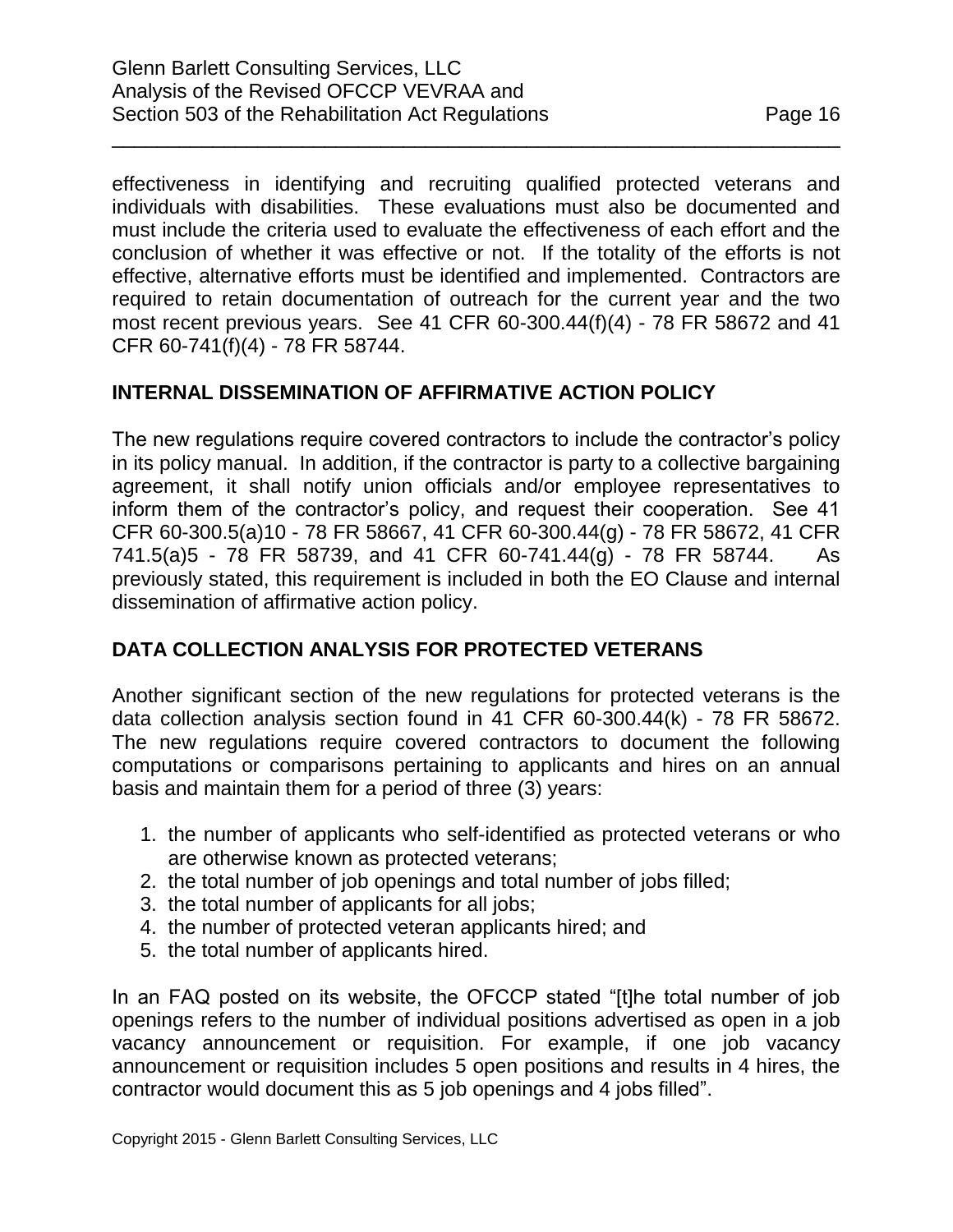In another FAQ posted on its website, the OFCCP stated "[i]n the context of the data collection requirements of 60-300.44(k), jobs "filled" refers to all jobs the company filled by any means, be it through a competitive process or noncompetitively, *e.g.*, through reassignment or merit promotion. It, therefore, should take into account both new hires into the company and those employees who were placed into new positions via promotions, transfers, and reassignments. In contrast, the number of those "hired" refers solely to those applicants (both internal and external to the contractor) who are hired through a competitive process, including promotions".

\_\_\_\_\_\_\_\_\_\_\_\_\_\_\_\_\_\_\_\_\_\_\_\_\_\_\_\_\_\_\_\_\_\_\_\_\_\_\_\_\_\_\_\_\_\_\_\_\_\_\_\_\_\_\_\_\_\_\_\_\_\_\_\_\_

Covered contractors should have worked with their IT staff or vendors to make sure the system changes were in place to comply with the provisions of this section of the regulations.

# **DATA COLLECTION ANALYSIS FOR INDIVIDUALS WITH DISABILITIES**

Another significant section of the new regulations for individuals with disabilities is the data collection analysis section found in 41 CFR 60-741.44(k) - 78 FR 58745. The new regulations require covered contractors to document the following computations or comparisons pertaining to applicants and hires on an annual basis and maintain them for a period of three (3) years:

- 1. the number of applicants who self-identified as individuals with disabilities or who are otherwise known as individuals with disabilities;
- 2. the total number of job openings and total number of jobs filled;
- 3. the total number of applicants for all jobs;
- 4. the number of protected veteran applicants hired; and
- 5. the total number of applicants hired.

In an FAQ posted on its website, the OFCCP stated "[t]he total number of job openings refers to the number of individual positions advertised as open in a job vacancy announcement or requisition. For example, if one job vacancy announcement or requisition includes 5 open positions and results in 4 hires, the contractor would document this as 5 job openings and 4 jobs filled".

In another FAQ posted on its website, the OFCCP stated "[i]n the context of the data collection requirements of 60-741.44(k), jobs "filled" refers to all jobs the company filled by any means, be it through a competitive process or noncompetitively, *e.g.*, through reassignment or merit promotion. It, therefore, should